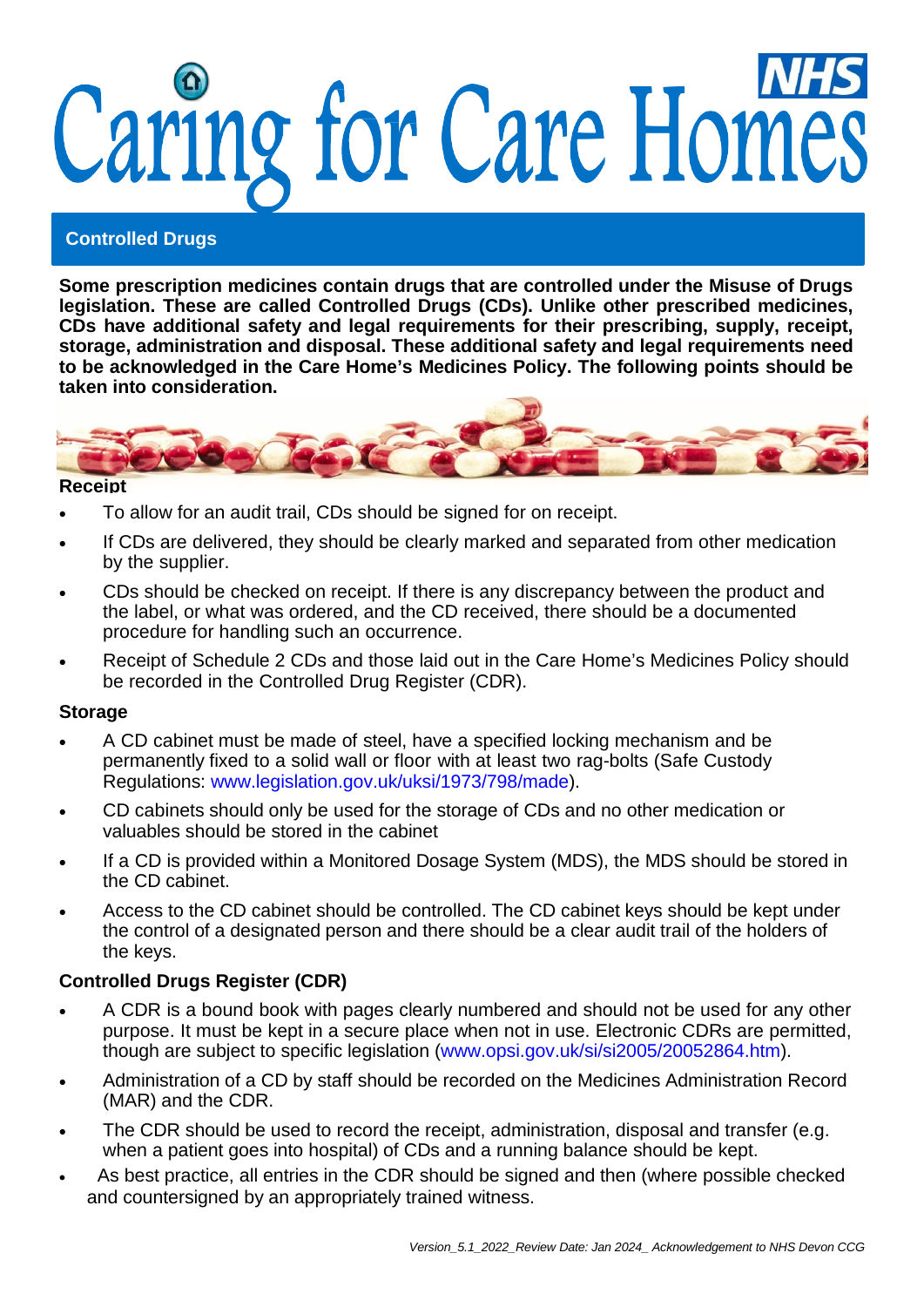- Errors must not be crossed out. Errors should be marked as "entered in error" signed, witnessed and dated. The correct entry should then be made using a new line.
- On receipt of a CD, the date, quantity and where it came from should be entered into the CDR and initialed by the receiving authorised member of staff, with a second person as a witness. The correct balance should be verified each time.
- Each drug, for each resident should be recorded on a separate page, with the name, form, dose and strength of the drug written clearly at the top of the page.
- Following administration of a CD, the resident's name, plus time and dose given, should be recorded in the CDR and the running balance verified.
- When transferring the drug record to a new page in the CDR the amount remaining should be identified with 'carried forward from page x' written clearly on the new page.
- When CDs are sent for disposal (residential care home) a record must be made in the CDR and in the returns book. In the case of nursing homes CDs remain written in the register until destroyed.
- When CDs are returned to a person leaving the home a record must be made in the CDR.
- Routine checks of all CDs held, and the recorded running balances should be carried out
- by two authorised members of staff, on a regular basis (eg weekly). Any discrepancies should be reported to the manager immediately.
- It is a legal requirement to keep the CDR for two years from the last entry or 7 years if it contains records of destruction. It is good practice to retain the CDR for longer as cases can take several years to come to light and go to court.

# **Medication Administration Record (MAR)**

- Following administration of a CD, the MAR chart must be signed by the authorised person administering the CD and by the person witnessing the administration, who must have the appropriate level of training.
- If the medication is administered by a visiting healthcare professional, the care home staff should ask them to complete the appropriate section of the CDR. The visiting healthcare professional will complete their own administration records. Care homes should keep a record of who is administering the medication (this could be on the MAR chart or in the care plan).

#### **Service users managing their own medication**

- A risk assessment should take place and be regularly reviewed for residents who wish to manage their own medication, in case a resident's circumstances change.
- Where a resident is wholly responsible for their medicines (i.e. requesting and collecting the CDs personally), no record is required in the CDR.
- If staff are ordering and collecting on behalf of the resident then a record of the receipt from the pharmacy, the supply to the person and any disposal should be made. Individual doses do not need to be recorded.
- CDs should be stored in a locked, non-portable receptacle in the resident's room.

#### **Disposal – care homes with nursing**

- The care home must have a valid T28 Exemption from the Environment Agency to allow denaturing to take place on the premises. To obtain a T28 Exemption online visit [wasteexemptions.service.gov.uk](https://wasteexemptions.service.gov.uk/) or for more information contact [enquiries@environment](mailto:enquiries@environment-agency.gov.uk)[agency.gov.uk](mailto:enquiries@environment-agency.gov.uk) or telephone: 03708 506 506.
- CDs should be denatured using a specially designed denaturing kit by a registered nurse in the presence of a witness, before being handed to the waste disposal company.
- A record of the disposal must be made in the CDR and must be signed and witnessed by the authorised members of staff undertaking the task.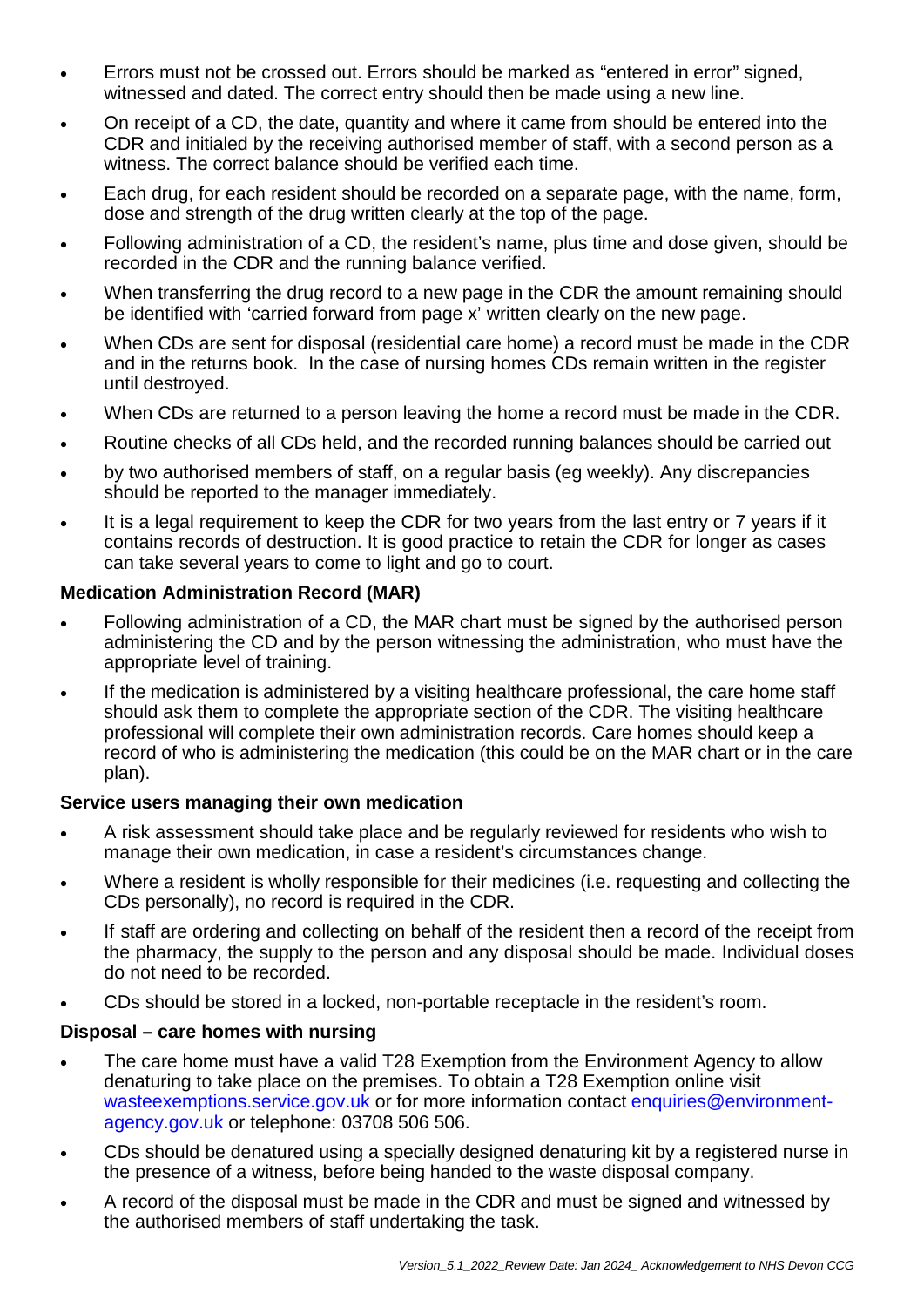#### **Disposal – care homes without nursing**

- CDs should be returned to a pharmacy or dispensing doctor for destruction.
- CDs to be returned to the pharmacy or dispensing doctor must be entered out of the CDR and a signing sheet or returns book prepared.
- The pharmacy should sign for the CDs on receipt and this record should be retained by the care home.

# **Discrepancies - supply**

- Always enter the stock received in the CDR.
- Segregate the stock received in the CD cabinet until the discrepancy can be resolved.
- Contact the supplier of the CD to resolve the discrepancy.
- If stock is deemed unfit for use and is picked up by the supplier, obtain a signed receipt.

# **Discrepancies - running balance**

- Check back over the CDR entries to ensure that there has not been a calculation error or missed entry.
- Check the MAR chart and records of medicine disposal.
- If the discrepancy can be identified, the outcome should be recorded and the CD register should be corrected, with a retrospective entry referencing how the discrepancy was resolved.
- If the discrepancy cannot be explained then the Care Quality Commission (CQC), the Area Team Controlled Drugs Accountable Officer and the Police should be informed.

# **CD incident reporting**

There is a legal requirement for Care Homes to report all CD-related incidents in a timely manner to the local NHS England Accountable Officer for Controlled Drugs.

 $\%$  From 1st October 2018, all CD incidents (including balance discrepancies) should be reported using the web-based system [www.cdreporting.co.uk](http://www.cdreporting.co.uk/) (registration required).

Although the immediate concern upon discovery of a CD incident is for service user safety, and this takes priority, incidents should be reported as soon as possible thereafter. There should be robust processes in place to identify, report and review incidents, errors and near misses.

**Please see overleaf a table of the common Controlled Drugs, which has been taken from PrescQIPP Bulletin 75 (December 2014) and updated from Medicines Complete BNF (May 2019).**